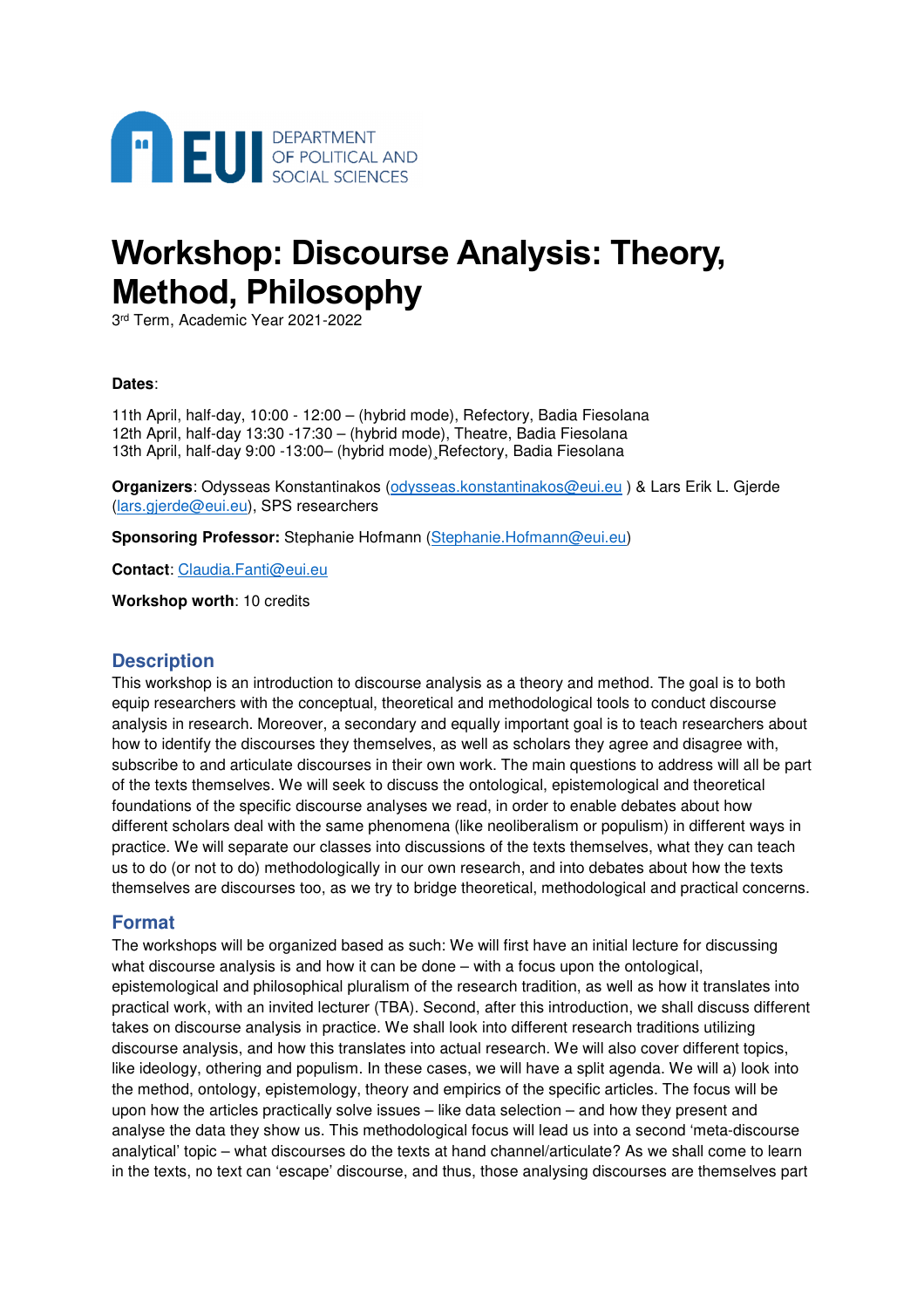of the discursive terrain they investigate. While the former exercise is done to grant researchers tools to analyse discourses scientifically, the latter has a different, more universal goal – for researchers to become more sensitive to the discourses in the work they read, and in their own work. We then end the text with a more practical discussion of how the methodological, ontological and epistemological questions we answer in this text may benefit the researchers for their own PhD-theses.

## **Work requirements**

Active participation and engagement with the literature.

## **DAY 1**

## **Session 1: The ontology and epistemology of discourse analysis**

Our first session starts with a focus upon the plurality characterizing discourse analysis, on different aspects, like theory, philosophy, ontology, epistemology and methodology. It serves as an introduction to the field and opens for our more practical discussions in the coming sessions. It is planned to be organied as a lecture

**Lecturer**: Professor Vivien Schmidt (10:00-12.00)

## **Readings**

Foucault, M., 1980. Power/Knowledge. New York: Pantheon books. : Chapter 6

Fairclough, N. (2001). The dialectics of discourse. Textus, 14(2), 231-242.

Wodak, R. (2015). Critical discourse analysis, discourse‐historical approach. The international encyclopedia of language and social interaction, 1-14.

Hansen, Lene. Security as Practice: Discourse Analysis and the Bosnian War(London: Routledge, 2006) – Chapters 2 and 3.

Francisco Panizza, Yannis Stavrakakis (2020) Populism, Hegemony, and the Political Construction of "The People": A Discursive Approach, in (eds) Pierre Ostiguy, Francisco Panizza, Benjamin Moffitt Populism in Global Perspective: A Performative and Discursive Approach. London: Routledge. Pp 21- 46

Vivien Schmidt, V. (forthcoming) Philosophical underpinnings of discursive institutionalism in the philosophy of social science and society. In Discursive Institutionalism: The Power of Ideas and Discourse in Political Analysis

We ask for a bridge from our speaker to move towards neoliberalism and ideology

## **DAY 2**

## **Session 2: Discourse and Ideology**

In the second session, we enter an empirical field – ideology. We focus upon economically-oriented discourses analyses, especially texts which analyse topics related to neoliberalism.

**Lecturer**: Dr Paolo Gerbaudo (13.30-15.30)

## **Readings**:

Finlayson, A. (2012). Rhetoric and the political theory of ideologies. Political Studies, 60(4), 751-767.

Wodak, R., & Angouri, J. (2014). From Grexit to Grecovery: Euro/crisis discourses. Discourse and Society, 25(4), 417–423. https://doi.org/10.1177/0957926514536967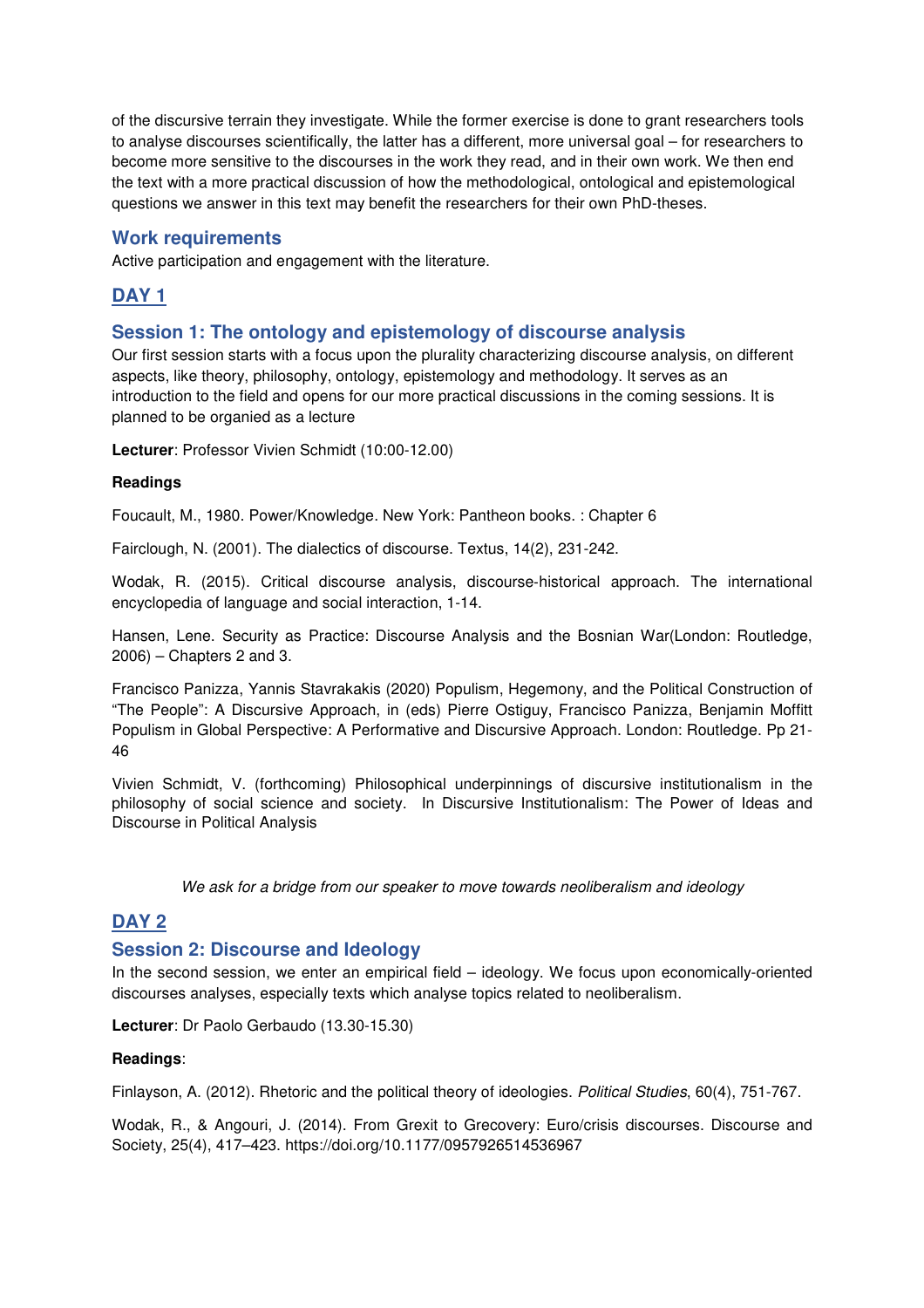Türken, S., Nafstad, H. E., Blakar, R. M., & Roen, K. (2016). Making sense of neoliberal subjectivity: A discourse analysis of media language on self-development. Globalizations, 13(1), 32-46.

O'Dwyer, M. (2018). Making sense of austerity: the gendered ideas of European economic policy. Comparative European Politics, 16(5), 745-761.

Gjerde, L. E. L. (2020). Behind the veils of discourse: Analysing the connection between discourse and exploitation on the 'social 'internet. Capital & Class, 44(3), 423-442.

## **Session 3: Others and discourse**

In the second session on day 2, we start by focusing upon how discourses are utilized to create boundaries between 'us' and 'them', with a focus upon how this occurs in different settings, as different actors positioned differently in society utilize 'othering'.

**Lecturer**: Dr Mark Nartey (15:30 - 17:30)

#### **Readings**

Grove, N.J. & Zwi, A.B. (2006). Our health and theirs: Forced migration, othering and public health. Social Science & Medicine 62: 1931-1942.

Silva, D. M. (2017). The othering of Muslims: Discourses of radicalization in the New York Times, 1969– 2014. In Sociological Forum (Vol. 32, No. 1, pp. 138-161).

Gümüş, B., & Dural, A. B. (2012). Othering through hate speech: the Turkish-Islamist (V) Akit newspaper as a case study. Turkish Studies, 13(3), 489-507.

Nartey, M., & Ladegaard, H. J. (2021). Constructing undesirables: A critical discourse analysis of othering of Fulani nomads in the Ghanaian news media. Discourse & Communication, 15(2), 184-199.

Nartey, M. (2021). Marginality and otherness: The discursive construction of LGBT issues/people in the Ghanaian news media. Media, Culture & Society 1-17.

## **DAY 3**

## **Session 4: Populism**

In our fourth session, we engage with discursive work covering the topic of populism, with a focus upon populism as a discursive practice, in various parts of the world.

**Lecturer**: Dr Giorgos Katsambekis (9:00-11:00)

#### **Readings**

Stavrakakis, Y., Katsambekis, G., Kioupkiolis, A., Nikisianis, N., & Siomos, T. (2018). Populism, antipopulism and crisis. Contemporary Political Theory, 17(1), 4–27. https://doi.org/10.1057/S41296-017- 0142-Y

 Xu, B. (2001). Chinese populist nationalism: Its intellectual politics and moral dilemma. Representations, 76(1), 120-140.

Hawkins, K. A. (2009). Is Chávez populist? Measuring populist discourse in comparative perspective. Comparative Political Studies, 42(8), 1040-1067.

Stavrakakis, Y. (2014). The Return of "the People": Populism and Anti-Populism in the Shadow of the European Crisis. Constellations, 21(4), 505–517. https://doi.org/10.1111/1467-8675.12127

 Karakaya, Y. (2020). The conquest of hearts: the central role of Ottoman nostalgia within contemporary Turkish populism. American Journal of Cultural Sociology, 8(2), 125-157.